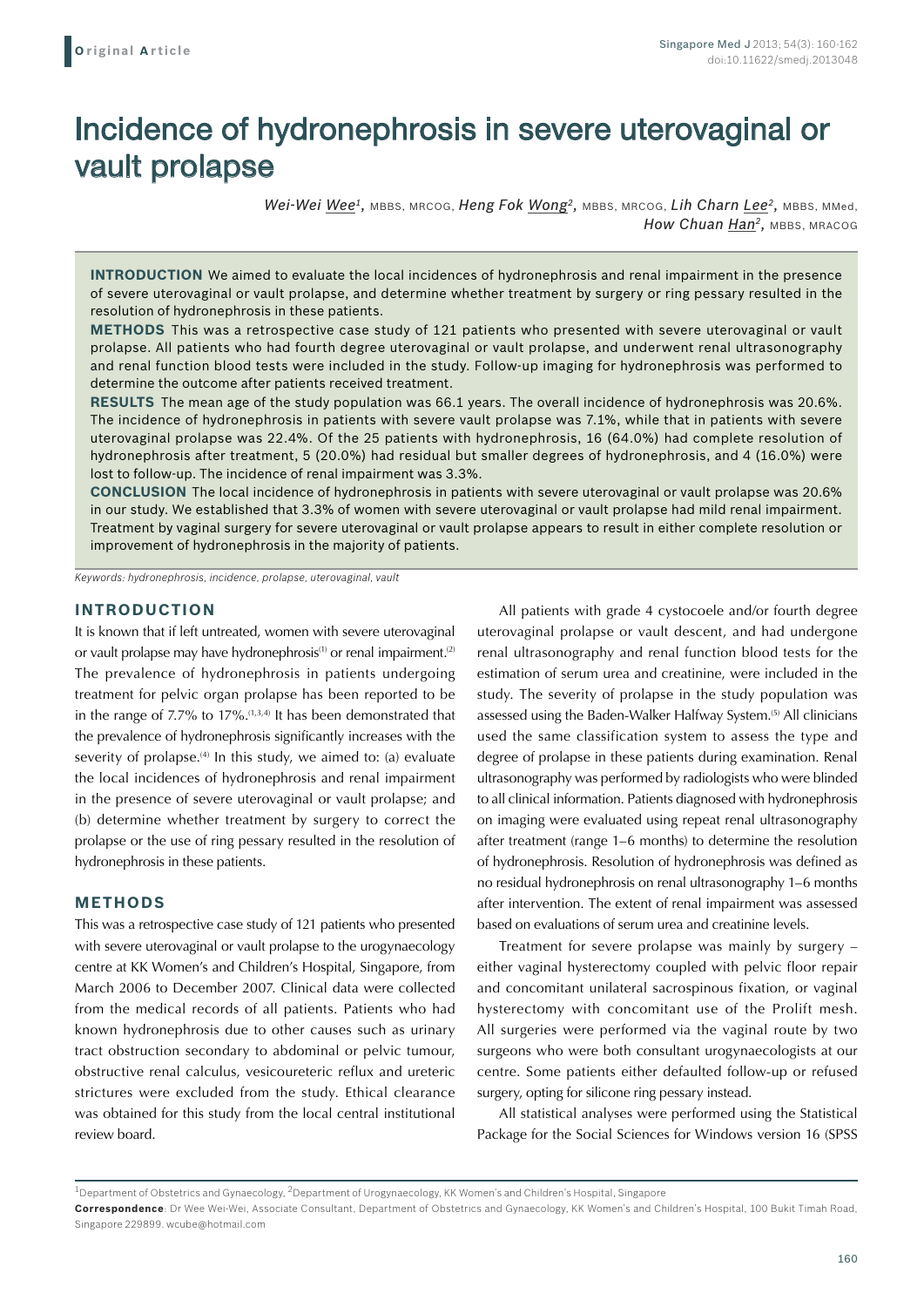

**Fig. 1** Breakdown of patients with severe uterovaginal or vault prolapse.

Inc, Chicago, IL, USA) and OpenEpi version 2.2 (Open Source Epidemiologic Statistics for Public Health. Available at: www. OpenEpi.com). The chi-square test was used for bivariate analysis to test for statistical differences. A p-value < 0.05 was considered statistically significant. Logistic regression was used for multivariate analysis.

#### **RESULTS**

Fig. 1 depicts the breakdown of patients with severe uterovaginal or vault prolapse in our study. Among the 121 patients with severe uterovaginal or vault prolapse, 14 (11.6%) had vault prolapse and 107 (88.4%) had uterovaginal prolapse. The mean age of the study population was 66.1 years. According to the Baden-Walker Halfway System,<sup>(5)</sup> 97.6% of the patients had concurrent grade 4 cystocoele and 59.7% had concurrent grade 4 rectocoele. All 107 patients with intact uterus had fourth degree cervical descent. Of the 14 patients who had previous hysterectomies, 85.7% of them had fourth degree vault descent.

The overall incidence of hydronephrosis among the patients in our study was 20.6% (25/121 patients). The incidence of hydronephrosis in patients with severe vault prolapse was 7.1% (1/14 patients), while that among patients with severe uterovaginal prolapse was 22.4% (24/107 patients). There was no statistically significant difference in the incidence of hydronephrosis between patients with severe uterovaginal prolapse and those with vault prolapse ( $p = 0.18$ ). Among the 25 patients with hydronephrosis, 16 (64.0%) had complete resolution of hydronephrosis after surgery or using ring pessary ( $n = 1$ ), while 5 (20.0%) had residual but smaller degrees of hydronephrosis on follow-up ultrasonography (Table I). Four (16.0%) patients defaulted and were lost to follow-up.

The incidence of renal impairment was 3.3% (4/121 patients had procidentia). The serum urea (normal < 7.7 mmol/L; range 10.3–18.9 mmol/L) and creatinine (normal < 141 μmol/L; range 143–216 μmol/L) levels were found to be elevated in the study population. All four patients with renal impairment had hydronephrosis in addition to fourth degree prolapse, indicating that patients with fourth degree prolapse in the presence of hydronephrosis had a 16% chance of having renal impairment in our cohort. Post-treatment improvement in serum creatinine levels was seen in all four patients with renal impairment.

| <b>Outcome/intervention</b>       | No. (%) |
|-----------------------------------|---------|
| <b>Fully resolved</b>             | 16 (64) |
| Ring pessary                      | 1       |
| Surgery for uterovaginal prolapse | 15      |
| <b>Partially resolved</b>         | 5(20)   |
| Surgery for vault prolapse        | 1       |
| Surgery for uterovaginal prolapse | 4       |
| <b>Status unknown</b>             | 4(16)   |
| Defaulted follow-up after surgery | 1       |
| Defaulted follow-up               | 3       |

#### **DISCUSSION**

Few studies have addressed hydronephrosis and renal impairment in the presence of severe uterovaginal or vault prolapse in the local population, and the outcome of treatment in these patients. Our study provides local data and results on such patients in Singapore. The local incidence of hydronephrosis in patients with severe uterovaginal or vault prolapse was 20.6% at our centre, which was slightly higher than that reported in other studies.<sup> $(1,3,4)$ </sup> We also established that  $3.3\%$  of women with severe uterovaginal or vault prolapse had mild renal impairment (serum creatinine level 143–216 μmol/L). This incidence of renal impairment increased to 16.0% among patients who had both fourth degree prolapse and concomitant hydronephrosis.

It is well established that untreated hydronephrosis may progress to irreversible renal damage.<sup> $(2,6)$ </sup> In this study, there was improvement in the serum creatinine levels of the four patients with renal impairment post procedure. This suggests that the resolution of hydronephrosis results in the favourable recovery of renal function. Our results also suggest that treating prolapse with vaginal surgery leads to the complete resolution or improvement of hydronephrosis in a majority of patients. In this study, 64% of patients showed complete resolution of hydronephrosis after surgical management. Unlike our findings, the incidence of resolution following management (95%) was much higher in a prospective study by Hui et al.<sup>(4)</sup> Our results indicate that it may be prudent to consider performing renal ultrasonography and renal function blood tests on patients with grade 4 uterovaginal or vault prolapse, with a view to offering them definitive treatment by surgery. Renal ultrasonography for all patients with grade 4 uterovaginal or vault prolapse is currently routine practice at our urogynaecology centre.

This study is not without its limitations. Firstly, this was a retrospective study with a small sample size of 121 patients. Collection of prospective data over a five-year period to increase the sample size would add value to the results of this study. Secondly, vaginal surgeries for our cohort were performed by two different surgeons; this may have contributed to confounding variables. Other than that, post-treatment renal ultrasonography should ideally be performed at a fixed interval of three months following surgical treatment for all patients in order to more accurately assess the resolution of hydronephrosis. However,